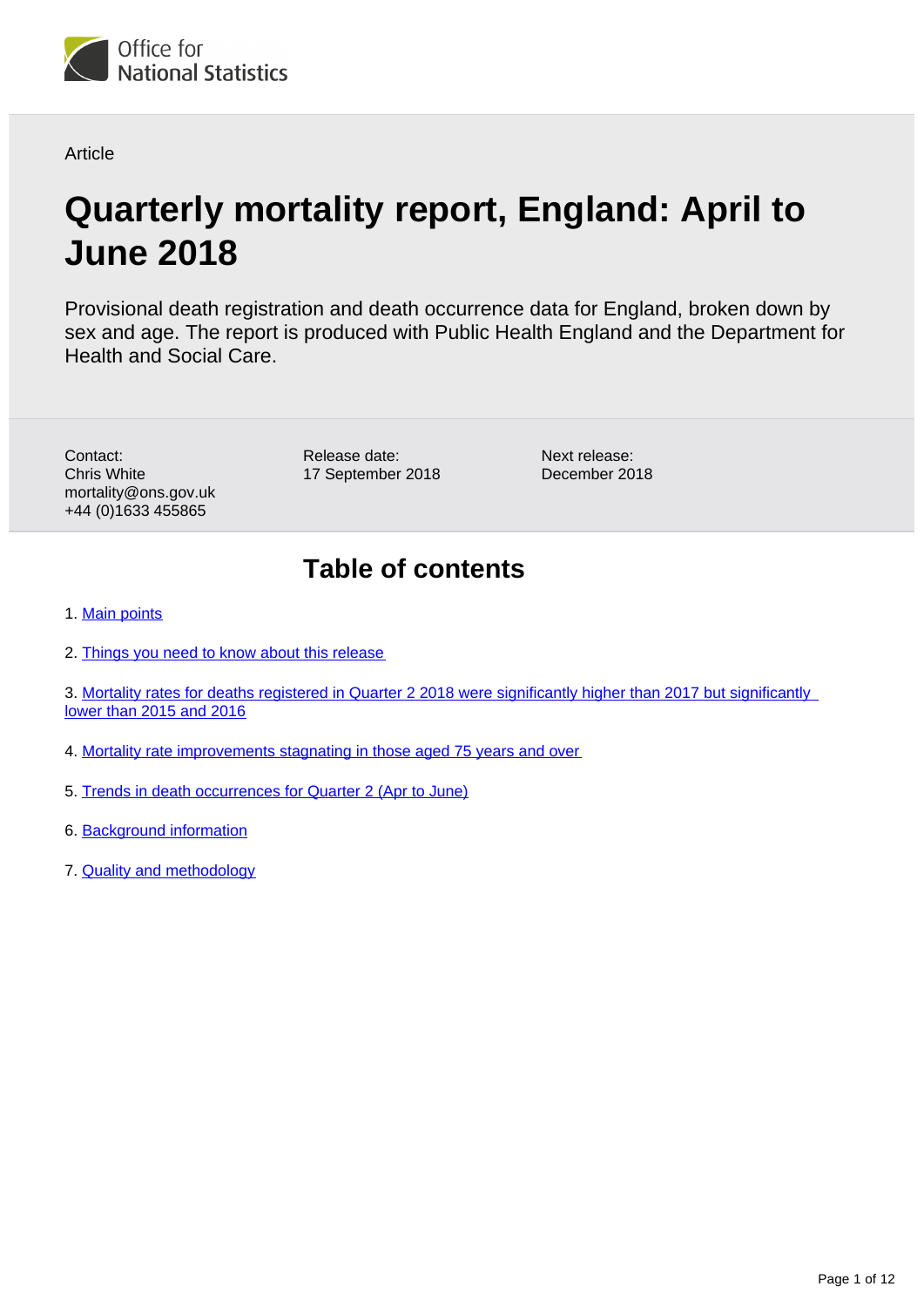## <span id="page-1-0"></span>**1 . Main points**

- There were 120,645 deaths registered in England in Quarter 2 (Apr to June) 2018, which was 2,968 more deaths than the five-year average (2013 to 2017).
- However, the number of deaths registered in Quarter 2 2018 was 3,623 deaths fewer than expected if the Quarter 2 five-year average (2013 to 2017) mortality rate continued in 2018.
- The age-standardised mortality rate for deaths registered in Quarter 2 2018 was 916 deaths per 100,000 population, which was significantly higher than Quarter 2 2017 but significantly lower than Quarter 2 2015 and Quarter 2 2016.
- The year-to-date age-standardised mortality rate for deaths registered from 1 January to 30 June 2018 was 1,050 deaths per 100,000 population, which was significantly higher than the five-year average (2013 to 2017).
- Looking at the number of deaths that occurred in Quarter 2 2018, there were specific instances of increased mortality that coincided with periods of increased temperature in England; the question of deaths which might be attributable to a heatwave will be addressed in the next quarterly release.

## <span id="page-1-1"></span>**2 . Things you need to know about this release**

The purpose of this report is to provide timely surveillance of mortality in England, based on the best available provisional data. Through comparative analyses with previous quarters, we report patterns of change in mortality; specifically, whether mortality has increased, remained stable or decreased. This report includes data up to and including Quarter 2 (Apr to June) 2018, which covers the period 1 April to 30 June 2018. Year-to-date figures are also reported, which cover the period 1 January to 30 June.

This report is based primarily on death registrations, with a section on death occurrences towards the end of the report. Death occurrences show the number of deaths that occurred within a calendar period and give a better indication than registrations of exactly when deaths were at their highest. This allows mortality to be related to other factors such as influenza activity and weather patterns. Due to registration delays, the quarterly data are always somewhat incomplete, especially for deaths that occurred towards the end of the quarter.

This publication was produced with support from Public Health England and the Department of Health and Social Care.

## <span id="page-1-2"></span>**3 . Mortality rates for deaths registered in Quarter 2 2018 were significantly higher than 2017 but significantly lower than 2015 and 2016**

There were 120,645 deaths registered in Quarter 2 (Apr to June) 2018, which was 2,968 more deaths than the five-year average (2013 to 2017). Of the deaths registered in Quarter 2 2018, 60,313 were male and 60,332 were female.

### **Number of deaths in Quarter 2 2018 lower than expected if previous five-year average rates had continued**

Since the population increases in size each year and the number of elderly people is increasing, we would expect there to be more deaths each year, even if age-specific death rates remained unchanged.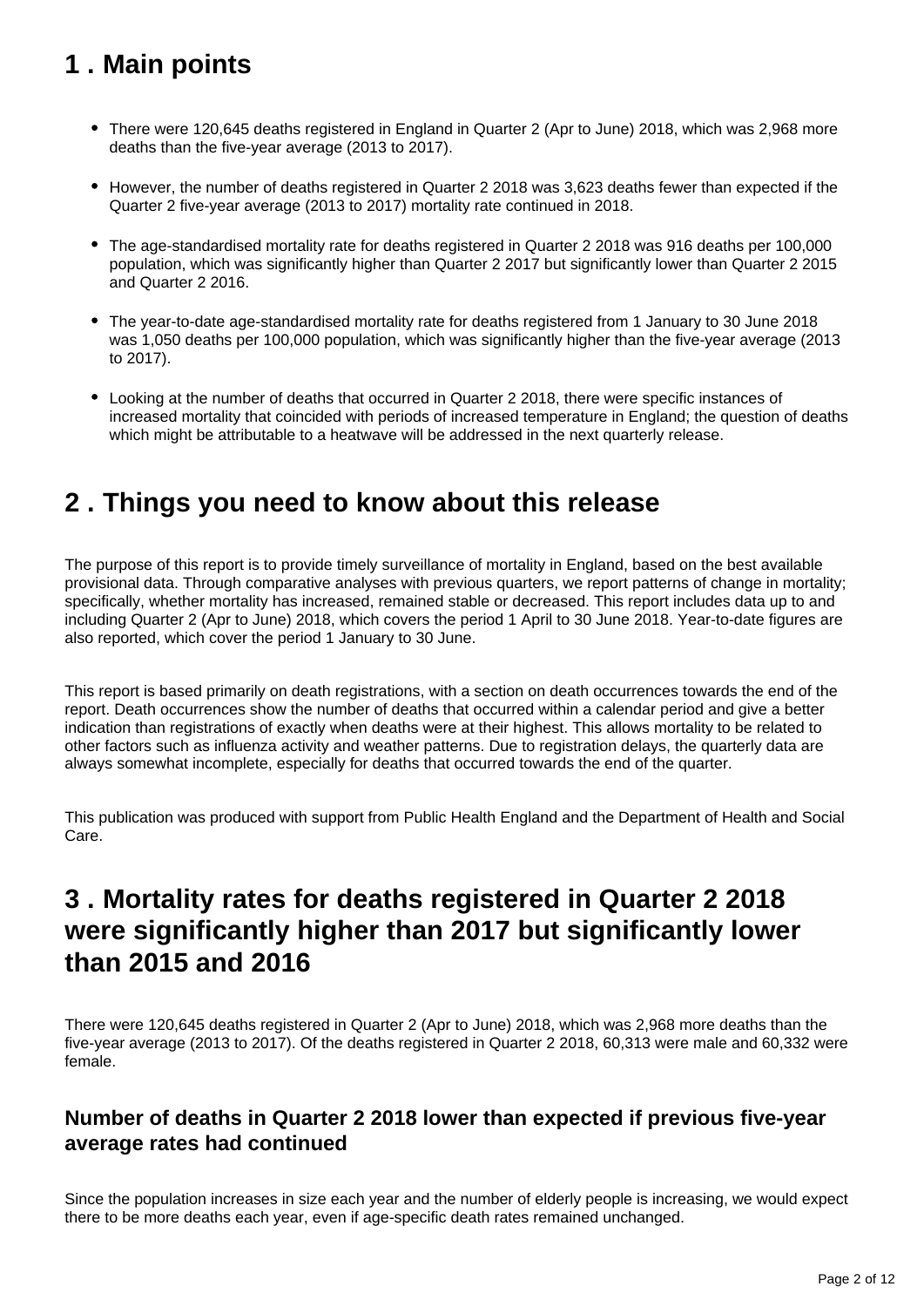To account for the effect of these population changes, we calculate an expected number of deaths based on previous years' mortality rates. We apply the age-specific mortality rates for the five-year average (Quarter 2 2013 to Quarter 2 2017) to the Quarter 2 2018 population and obtain expected numbers of deaths in 2018. We then compare the actual number of deaths in 2018 with the expected number to determine the number of additional deaths in 2018 that can be attributed to the changed mortality rates, rather than to the changed population structure.

There were 120,645 deaths in Quarter 2 2018 but had the age-specific mortality rates in Quarter 2 2018 been the same as the Quarter 2 five-year average rates, we would have expected 124,268 deaths. This means if the fiveyear average mortality rate had continued, we would have expected to see 3,623 more deaths in Quarter 2 2018 than were actually registered. That is, the number of deaths registered in Quarter 2 2018 was less than expected (based on the average age-specific mortality rates between 2013 and 2017).

### **Mortality rate in Quarter 2 2018 significantly lower than the same period in 2015 and 2016**

To assess how deaths registered in Quarter 2 (April to June) 2018 compare with earlier years, Figure 1 shows the age-standardised mortality rate for deaths that were registered in each Quarter 2 from 2001 to 2018. The agestandardised rate accounts for changes in the size and age structure of the population over time.

Since the beginning of the 21st century, Quarter 2 mortality rates were generally falling from a peak in 2001 of 1,195 deaths per 100,000 population (or 1,467 deaths per 100,000 males and 1,008 deaths per 100,000 females), to a low in Quarter 2 2014 of 907 deaths per 100,000 population (or 1,078 deaths per 100,000 males and 775 deaths per 100,000 females). Rates have fluctuated since then with mortality rates for deaths registered in Quarter 2 2018 at 916 deaths per 100,000 population (or 1,072 deaths per 100,000 males and 789 deaths per 100,000 females). This was a significant increase from Quarter 2 2017 for all persons taken together, but nonsignificant increases for males and females counted separately. This discrepancy is due to the increased precision around mortality rates when all persons are taken together, making it easier to detect significant changes in rates compared with rates calculated for males and females separately.

The mortality rate in Quarter 2 2018 was significantly lower than the mortality rate in Quarter 2 2015 and Quarter 2 2016 for persons and by sex. More information about how mortality rates have changed over time can be found in a recent [ONS analysis of the changing mortality trends.](https://www.ons.gov.uk/peoplepopulationandcommunity/birthsdeathsandmarriages/deaths/articles/changingtrendsinmortalityinenglandandwales1990to2017/experimentalstatistics)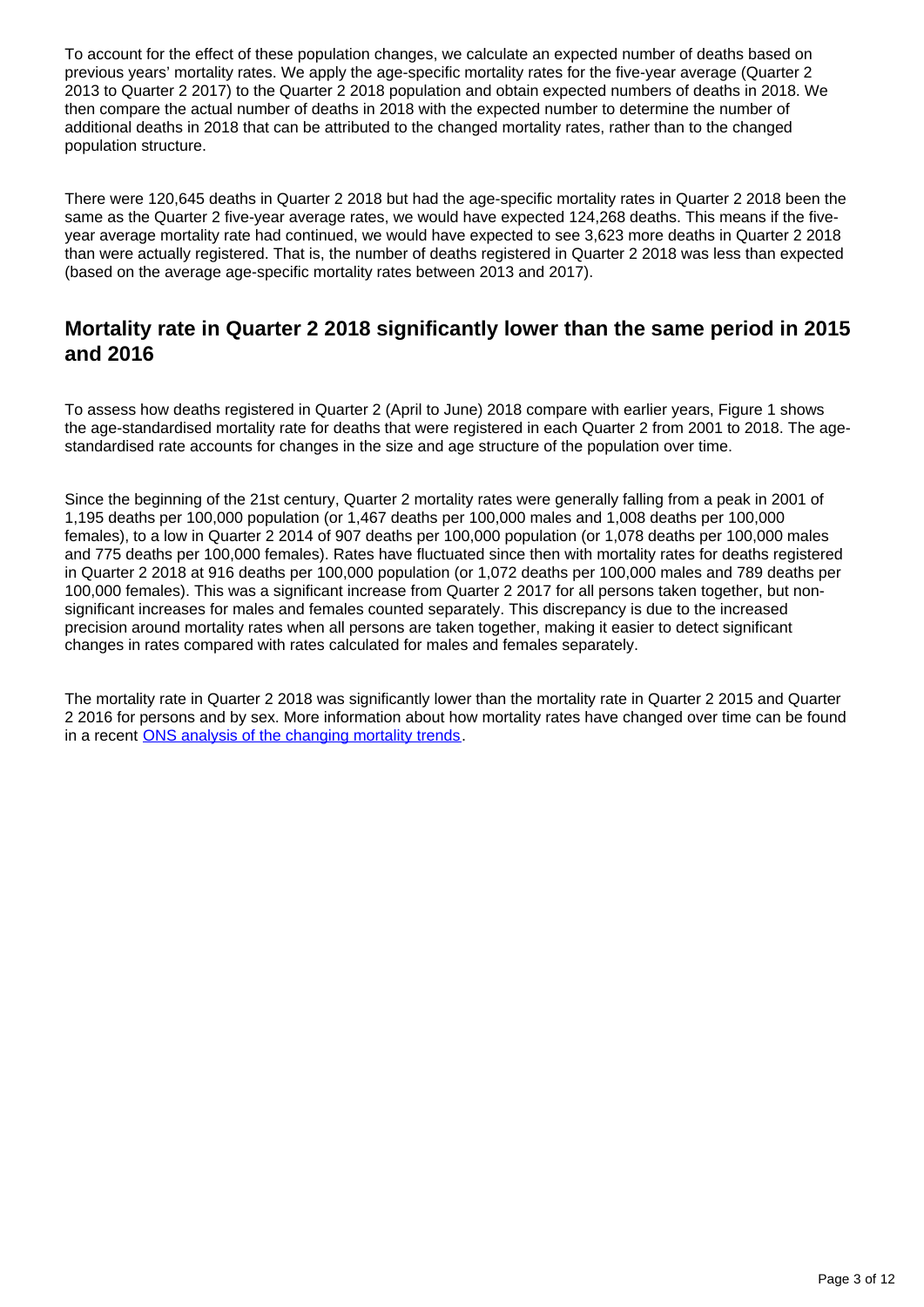#### **Figure 1: Age-standardised mortality rates by sex, deaths registered in Quarter 2 (Apr to June), 2001 to 2018, England**

Figure 1: Age-standardised mortality rates by sex, deaths registered in Quarter 2 (Apr to June), 2001 to 2018, England



#### **Source: Office for National Statistics**

**Notes:**

- 1. Age-standardised mortality rates per 100,000 population, standardised to the 2013 European Standard Population.
- 2. Q2 refers to Quarter 2 (1 April to 30 June).
- 3. Figures are for deaths registered rather than deaths occurring in each period.
- 4. Figures for 2018 are based on provisional mortality data and projected populations.
- 5. Figures exclude non-residents.

### **Mortality rates for 2018 so far (January to June) higher than the five-year average**

To monitor how mortality is looking in 2018 so far compared with previous years, we have calculated year-to-date figures based on deaths registered from 1 January to 30 June for 2018 and the five-year average (2013 to 2017).

There were 274,362 deaths from 1 January to 30 June 2018. If the age-specific mortality rates in 2018 had remained the same as the same period in the five-year average, we would have expected 267,231 deaths, that is, the number of deaths registered in 2018 so far was larger than expected by 7,131 deaths.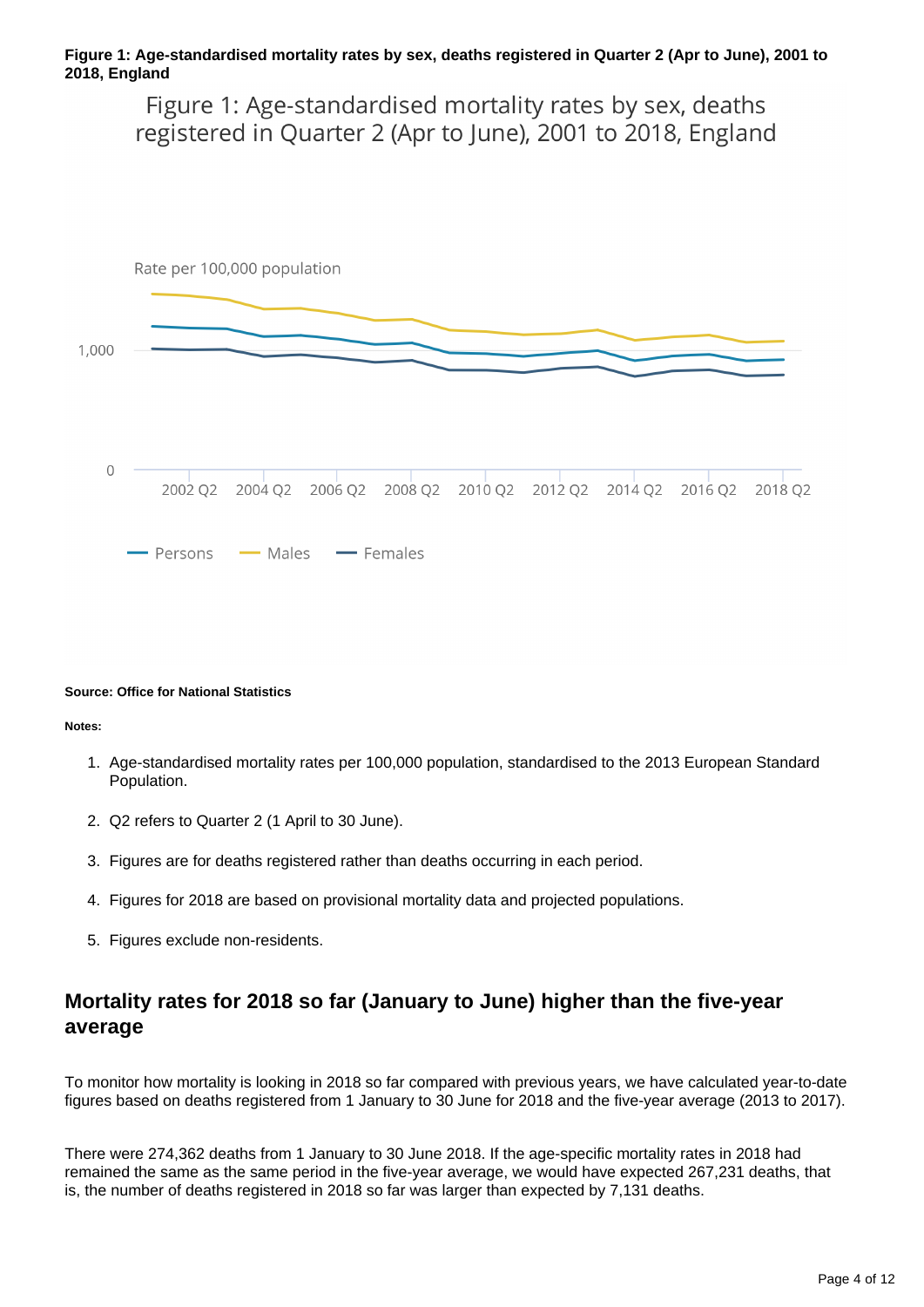The year-to-date age-standardised mortality rate for 2018 so far was 1,050 deaths per 100,000 population. This was significantly higher than the five-year average (1,020 deaths per 100,000 population). These differences are driven by the [increased number of deaths observed in Quarter 1 \(Jan to Mar\) 2018](https://www.ons.gov.uk/peoplepopulationandcommunity/birthsdeathsandmarriages/deaths/articles/quarterlymortalityreports/januarytomarch2018) where there were 18,145 more deaths than the five-year average.

## <span id="page-4-0"></span>**4 . Mortality rate improvements stagnating in those aged 75 years and over**

Figures 2a and 2b show that in the first part of the 21st century, mortality rates for Quarter 2 (Apr to June) were generally declining for both males and females aged 75 years and over and reached a low in Quarter 2 2014 and Quarter 2 2017.

Since then, trends have differed by age. For males and females aged 75 to 79 and 80 to 84 years, mortality rates have remained stable with rates reported in Quarter 2 2018 at a similar level to Quarter 2 2014 and Quarter 2 2017. The only significant change in mortality rate was observed in males aged 80 to 84 years, where the Quarter 2 2018 rate was significantly lower than the Quarter 2 2014 rate.

Mortality rates for males and females aged 85 to 89 years and 90 years and over follow slightly different trends to their younger counterparts. Mortality rates in Quarter 2 2018 have increased since Quarter 2 2017, however, these increases were not significant. In comparison with the low observed in Quarter 2 2014, the mortality rate for females aged 90 years and over in Quarter 2 2018 was significantly higher.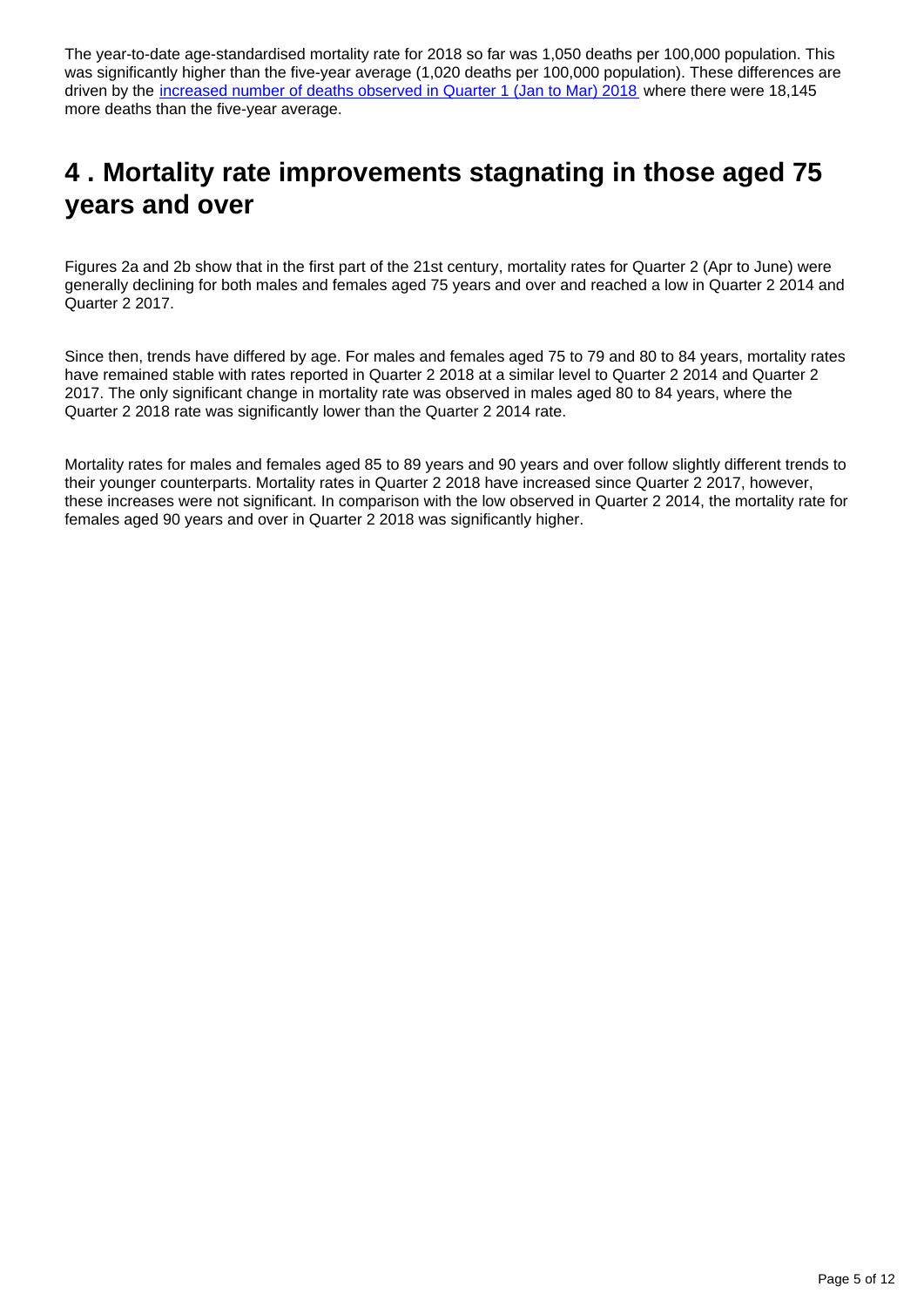#### **Figure 2a: Age-specific mortality rates, deaths registered in Quarter 2 (Apr to June), 2001 to 2018, males aged 75 years and over, England**

Figure 2a: Age-specific mortality rates, deaths registered in Quarter 2 (Apr to June), 2001 to 2018, males aged 75 years and over, England



#### **Source: Office for National Statistics**

#### **Notes:**

- 1. Age-standardised mortality rates per 100,000 population, standardised to the 2013 European Standard Population.
- 2. Q2 refers to Quarter 2 (1 April to 30 June).
- 3. Figures are for deaths registered rather than deaths occurring in each period.
- 4. Figures for 2018 are based on provisional mortality data and projected populations.
- 5. Figures exclude non-residents.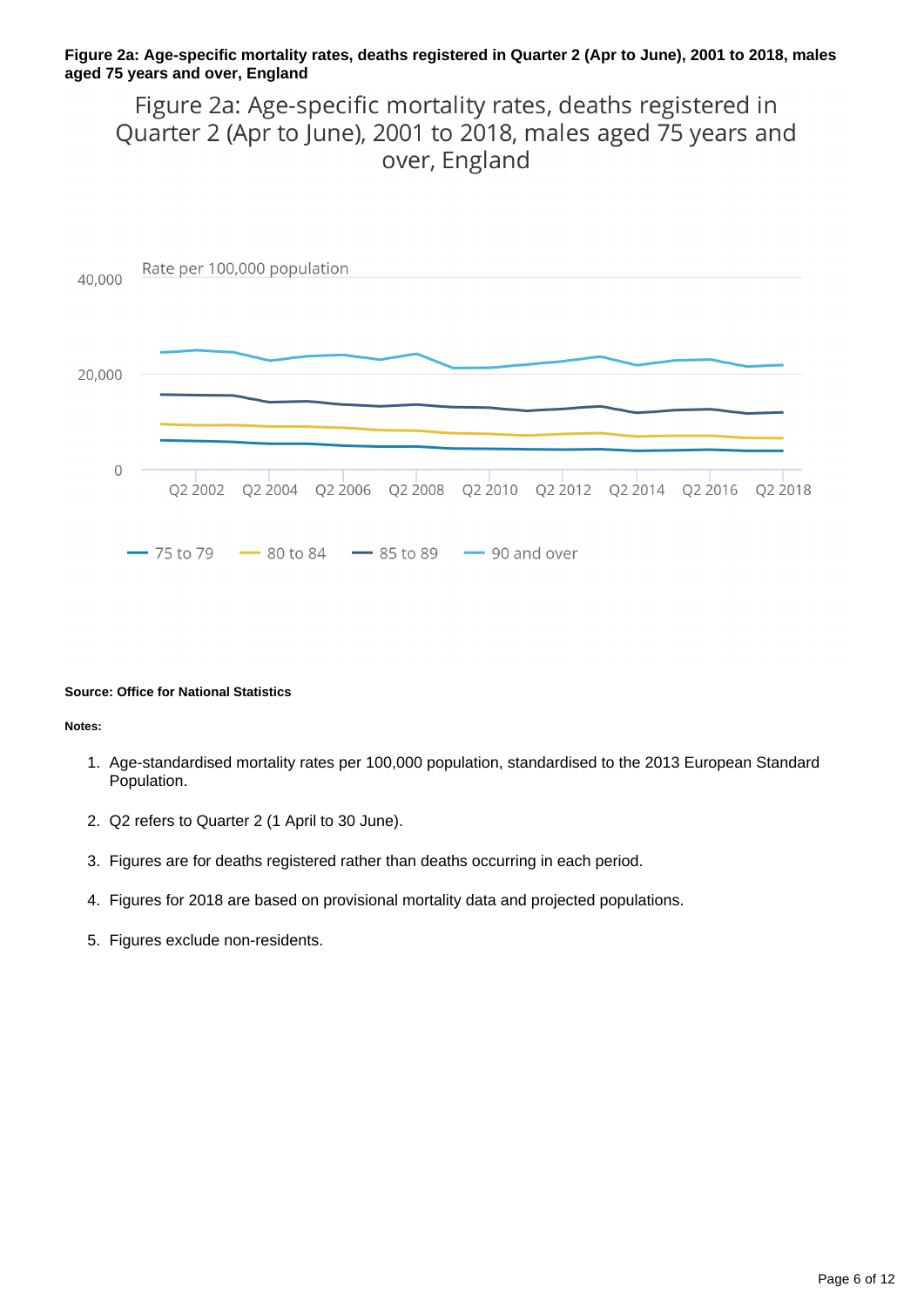#### **Figure 2b: Age-specific mortality rates, deaths registered in Quarter 2 (Apr to June), 2001 to 2018, females aged 75 years and over, England**

Figure 2b: Age-specific mortality rates, deaths registered in Quarter 2 (Apr to June), 2001 to 2018, females aged 75 years and over, England



#### **Source: Office for National Statistics**

#### **Notes:**

- 1. Age-standardised mortality rates per 100,000 population, standardised to the 2013 European Standard Population.
- 2. Q2 refers to Quarter 2 (1 April to 30 June).
- 3. Figures are for deaths registered rather than deaths occurring in each period.
- 4. Figures for 2018 are based on provisional mortality data and projected populations.
- 5. Figures exclude non-residents.

Figure 2c shows a definite decrease in mortality rates since 2001 for persons aged 0 to 74 years, with the lowest rates occurring in Quarter 2 2017 for both males and females. As with the older ages, males aged 0 to 74 years have a higher mortality rate than females (399 deaths per 100,000 males and 260 deaths per 100,000 females). Mortality rates in Quarter 2 2018 increased from the previous year for both males and females, however, this increase was only significant in females.

The trends for those aged 0 to 74 years share characteristics with those observed in the aged 75 years and over population in Quarter 2 and indicate a lack of significant improvement in recent mortality rates when compared with the start of the 21st century. More information can be found in a recent ONS analysis of the changing [mortality trends.](https://www.ons.gov.uk/peoplepopulationandcommunity/birthsdeathsandmarriages/deaths/articles/changingtrendsinmortalityinenglandandwales1990to2017/experimentalstatistics)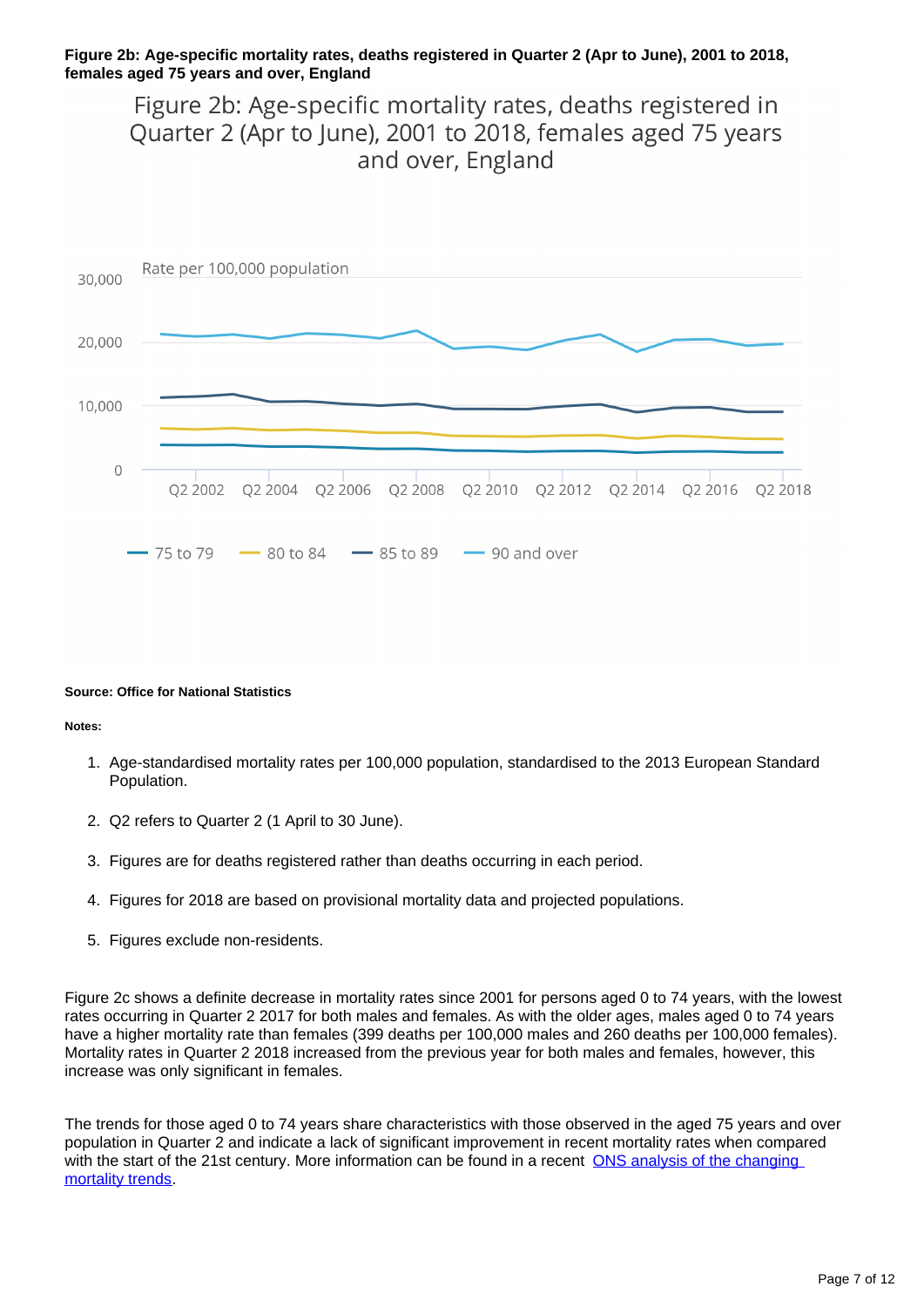#### **Figure 2c: Age-standardised mortality rates by sex, deaths registered in Quarter 2 (Apr to June), 2001 to 2018, ages 0 to 74 years, England**

Figure 2c: Age-standardised mortality rates by sex, deaths registered in Quarter 2 (Apr to June), 2001 to 2018, ages 0 to 74 vears, England



#### **Source: Office for National Statistics**

**Notes:**

- 1. Age-standardised mortality rates per 100,000 population, standardised to the 2013 European Standard Population.
- 2. Q2 refers to Quarter 2 (1 April to 30 June).
- 3. Figures are for deaths registered rather than deaths occurring in each period.
- 4. Figures for 2018 are based on provisional mortality data and projected populations.
- 5. Figures exclude non-residents.

## <span id="page-7-0"></span>**5 . Trends in death occurrences for Quarter 2 (Apr to June)**

Data reported in this section are based on deaths that occurred between 1 April and 30 June, rather than deaths that were registered in this period (as in the rest of the report). To ensure comparability between years, deaths that occurred in Quarter 2 (Apr to June) of previous years were only included if they were registered by 30 July in the same year. For example, we have included deaths that occurred between April and June 2013, which were registered on or before 30 July 2013. Further information about registration delays can be found in Impact of [registration delays on mortality statistics](https://www.ons.gov.uk/peoplepopulationandcommunity/birthsdeathsandmarriages/deaths/methodologies/impactofregistrationdelaysonmortalitystatistics2016) and also in the Background information section of this report.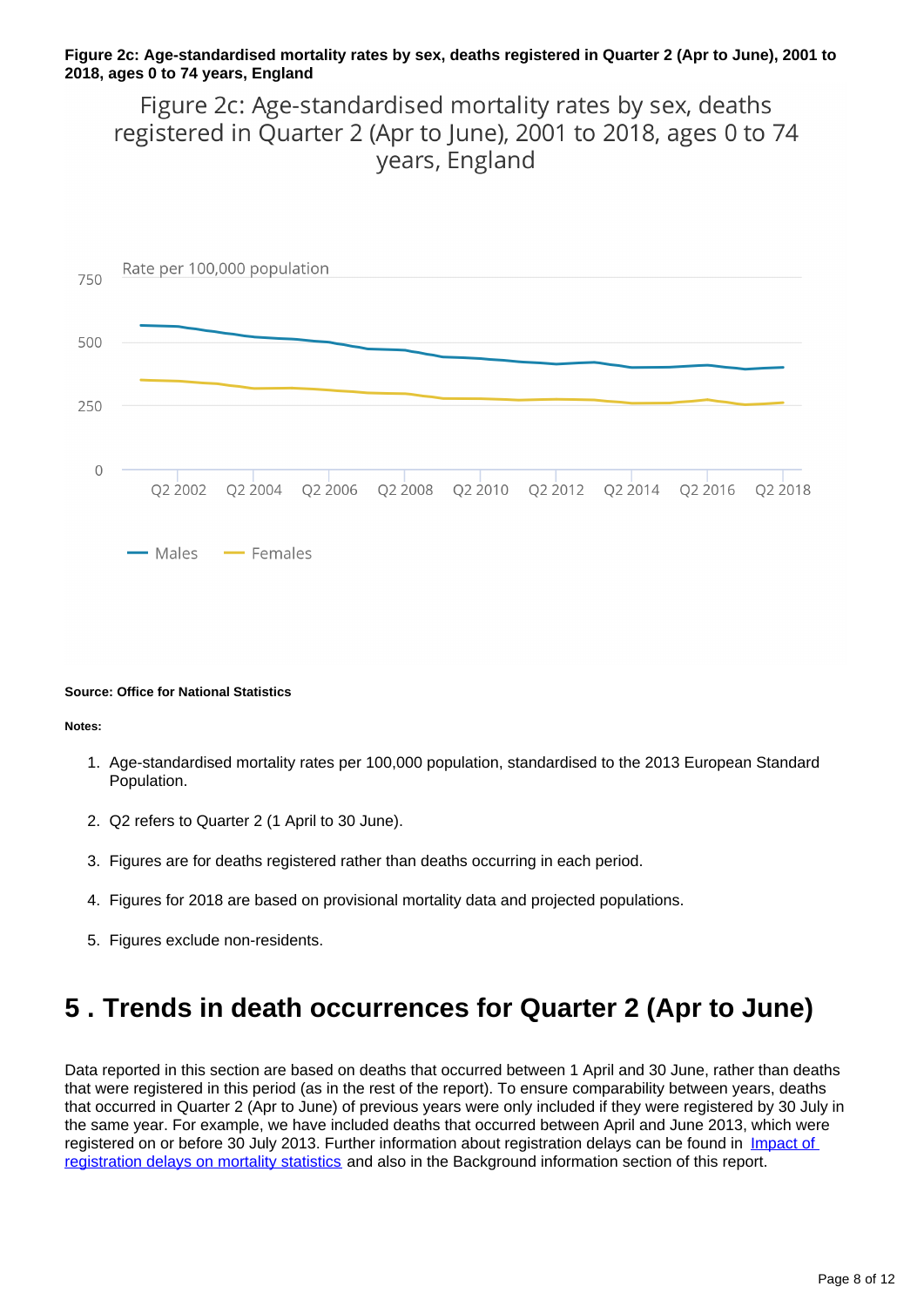There were 108,537 deaths that occurred between 1 April to 30 June 2018 in England, 497 deaths fewer than the five-year average (2013 to 2017). The number of deaths occurring each day during Quarter 2 (Apr to June) 2018 largely did not differ from the five-year average apart from a few specific exceptions.

Between 18 and 19 April 2018, 243 more deaths were observed than the five-year average for the same period and rose well above the maximum number of deaths seen on those dates from 2013 to 2017. Following almost immediately, between 21 and 23 April 2018, 378 fewer deaths were observed than the five-year average for the same period. This sharp rise then fall in the number of deaths coincided with a period of higher than average [temperature between 18 and 19 April 2018.](https://www.metoffice.gov.uk/hadobs/hadcet/data/download.html)

One possible explanation for a temporary increase in mortality and then subsequent temporary decrease is [short](http://csm.lshtm.ac.uk/centre-themes/time-series-regression-analysis/)[term mortality displacement](http://csm.lshtm.ac.uk/centre-themes/time-series-regression-analysis/). This is where an event that frail individuals are especially vulnerable to (for example, a heatwave) occurs and the resultant high mortality causes temporary depletion of the pool of those individuals who would have died in the short-term regardless.

Between 21 and 22 June 2018, 214 fewer deaths occurred than the five-year average for the same period, followed by the occurrence of 259 more deaths than the five-year average between 25 and 26 June 2018. This sudden trough then peak in deaths coincided with a slightly colder spell between 21 and 22 June 2018 and then with high temperatures that triggered a heatwave alert from 25 June 2018 to the end of the quarter. From 25 June 2018 onwards, maximum temperatures exceeded 24.5 degrees Celsius, the level at which [Public Health England](https://assets.publishing.service.gov.uk/government/uploads/system/uploads/attachment_data/file/711503/Heatwave_plan_for_England_2018.pdf) warns that excess heat-related deaths may begin to become apparent. In that time, 382 more deaths occurred than the average for the same period from 2013 to 2017.

Despite steady increases in population from 2013 to 2018, overall fewer deaths occurred in Quarter 2 2018 compared with the five-year average. This indicates that factors unrelated to population change have caused a decrease in death occurrences for this quarter, despite the higher numbers associated with short periods of high temperature.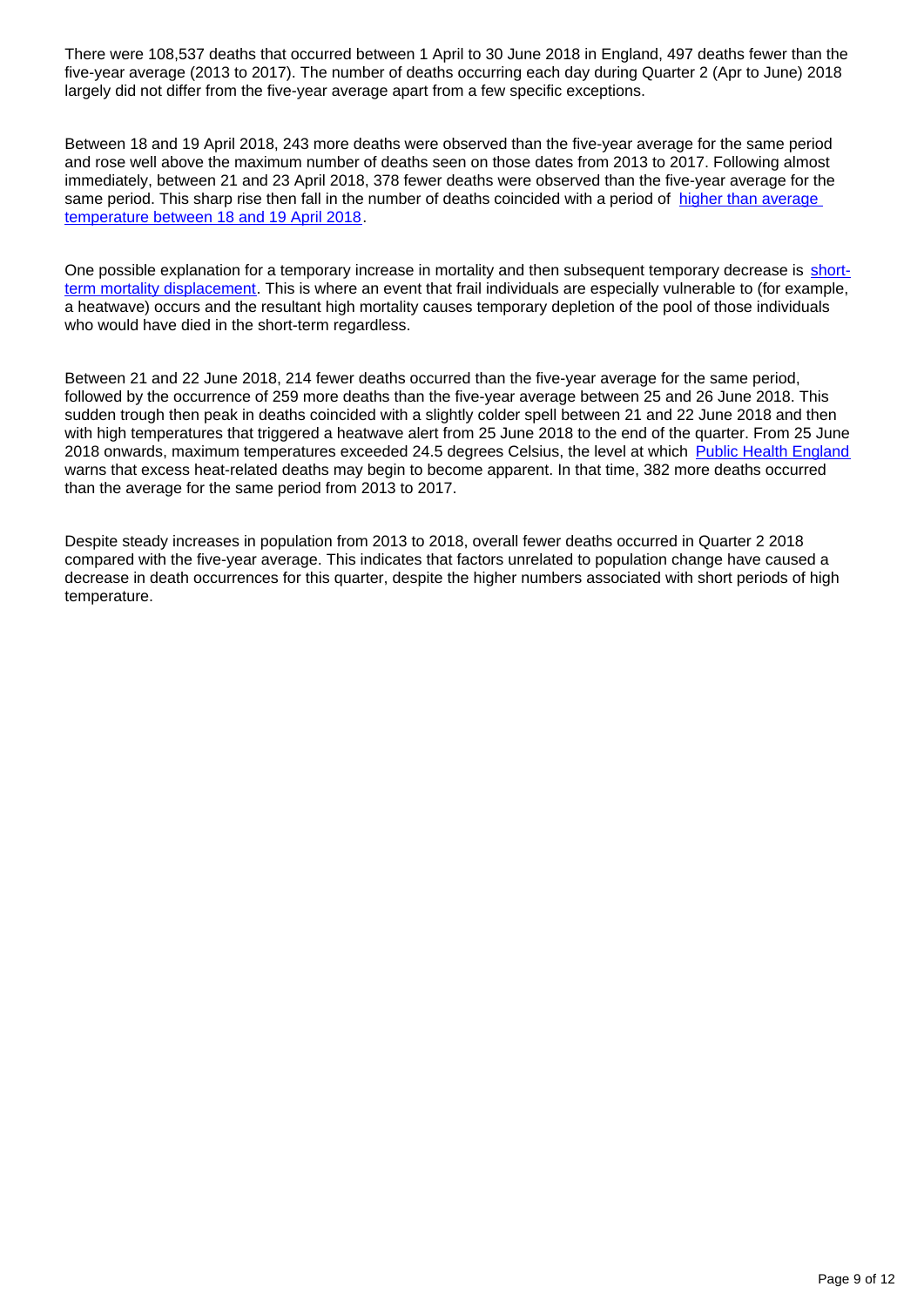#### **Figure 3: Number of deaths occurring on each day in Quarter 2 (Apr to June), 2013 to 2018, five-year average and range, all ages, England**



#### **Source: Office for National Statistics**

#### **Notes:**

- 1. Deaths occurring on each day, which were registered by 30 July of each respective year.
- 2. Q2 refers to Quarter 2 (1 April to 30 June).
- 3. The range is the difference between the minimum and maximum value seen on each day in Quarter 2 in the five-year period from 2013 to 2017.
- 4. Figures exclude non-residents.

### <span id="page-9-0"></span>**6 . Background information**

#### **Deaths data sources**

Provisional extracts of death registrations and death occurrences data for Quarter 2 (1 April to 30 June) 2018 were created on 30 July 2018, roughly four weeks after the end of the reporting period. Some deaths that occurred during this period would not have been registered by 30 July (this is known as a registration delay). So, for this reason, we would expect the number of death occurrences in Quarter 2 2018 reported in future articles to be higher than the number reported here.

In addition, because an "artificial" extraction date is used to ensure occurrence data are consistent throughout the time period, if a different artificial extraction date is used in future reports, the number of occurrences reported will be different from the number reported here.

In a small number of cases there can also be a delay between when a death is registered and when it is entered onto the Office for National Statistics (ONS) mortality database. Therefore, provisional registration data for 2018 will change slightly in subsequent reports. Registrations data for years prior to 2018 are final and will not change.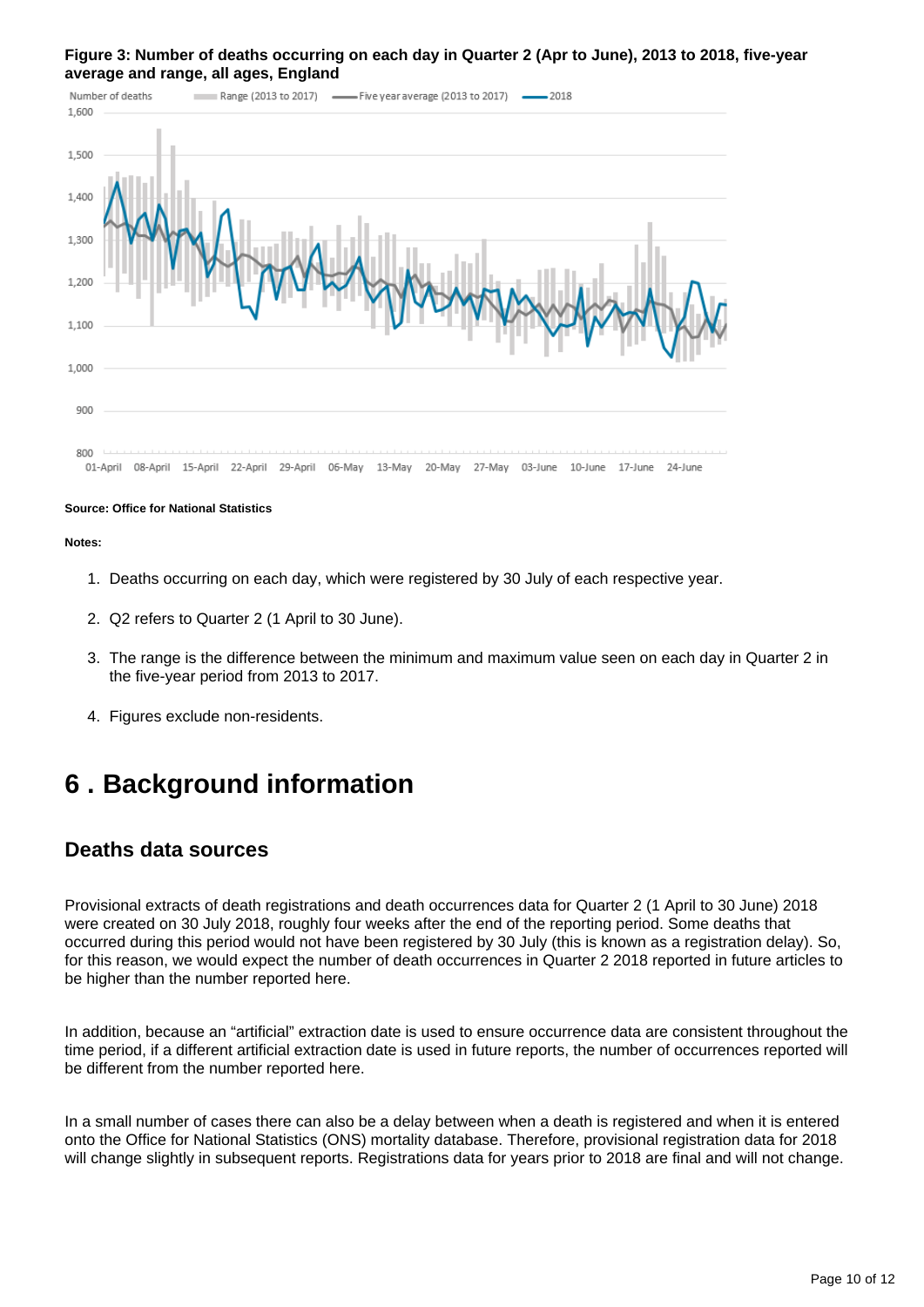### **Impact of registration delays on occurrence data**

In England, deaths should be registered within five days of the death occurring, but there are some circumstances that result in the registration of the death being delayed. Deaths considered unexpected, accidental or suspicious will be referred to a coroner who may order a post mortem or carry out a full inquest to ascertain the reasons for the death. The time taken for a coroner to investigate the circumstances of the death often means that a death is registered more than five days after it occurred and this is referred to as a registration delay.

While [92.5% of deaths registered in England and Wales are registered within a month](https://www.ons.gov.uk/peoplepopulationandcommunity/birthsdeathsandmarriages/deaths/methodologies/impactofregistrationdelaysonmortalitystatistics2016) of the death and 61.2% are registered within five days, registration delays for a small proportion of deaths can extend into years, particularly for deaths from external causes (accidents or violence) when inquests are held. We are only aware of a death and able to include it in the statistics once it has been registered.

Deaths of young people tend to have longer registration delays because external causes of death are more common in these ages. However, in general, deaths at such ages are relatively rare and make up only a small percentage of all deaths.

Registration delays mean that death occurrence data are technically never complete, as a handful of new deaths may be registered years after they occurred. Occurrence data become gradually more complete over time – so the most recent 2018 occurrence data will be the most incomplete.

Where death occurrences have been used in this report, deaths for previous years have been extracted using a similar "artificial" extraction date as the 2018 occurrences data. That is, we included deaths that occurred in each year and were registered by 30 July of the same year (this is about four weeks after the end of the period). This aims to ensure that all the occurrence data are similarly incomplete, thus minimising the impact of registration delays and allowing comparability across years. In subsequent reports, a different artificial extraction date will be used, meaning the number of deaths occurring in each period will change for all years.

### **Expected deaths methodology**

For each respective year, single year of age mortality rates were calculated. These age-specific mortality rates were then applied to the population of the latest quarter to calculate the number of expected deaths at each age, for each respective year. These were then summed to calculate the total number of expected deaths in each period. From this we can calculate excess deaths in the latest quarter compared with earlier years.

### **Quarterly population denominators**

We publish the [mid-year population estimates](https://www.ons.gov.uk/peoplepopulationandcommunity/populationandmigration/populationestimates/datasets/populationestimatesforukenglandandwalesscotlandandnorthernireland) used for calculating rates. For 2018, the 2016-based ONS [population projections](https://www.ons.gov.uk/peoplepopulationandcommunity/populationandmigration/populationprojections/bulletins/nationalpopulationprojections/2016basedstatisticalbulletin/relateddata) were used.

Single year of age populations for the oldest ages (90 years to 100 years and over) for 2002 to 2016 were taken from the [Mid-year population estimates of the very old](https://www.ons.gov.uk/peoplepopulationandcommunity/birthsdeathsandmarriages/ageing/datasets/midyearpopulationestimatesoftheveryoldincludingcentenariansengland) publication. For 2001, the Population estimates for ages [90 years and over](https://www.ons.gov.uk/peoplepopulationandcommunity/populationandmigration/populationestimates/adhocs/006899midyearpopulationestimatesforages90andoverbysingleyearsofagebysexengland2001) were used and for 2017 and 2018 the [2016-based ONS population projections](https://www.ons.gov.uk/peoplepopulationandcommunity/populationandmigration/populationprojections/bulletins/nationalpopulationprojections/2016basedstatisticalbulletin/relateddata) were used.

Calculation of mortality rates for quarterly deaths requires adjustments to be made to annual population estimates to ensure quarterly rates are comparable with annual rates.

We calculate an annual population centred on the mid-point of the quarter using two years' worth of population estimates or projections. This is then multiplied by the number of days within the quarter as a proportion of the total number of days within that year. The output is used as the population denominator in calculations of agestandardised and age-specific mortality rates: